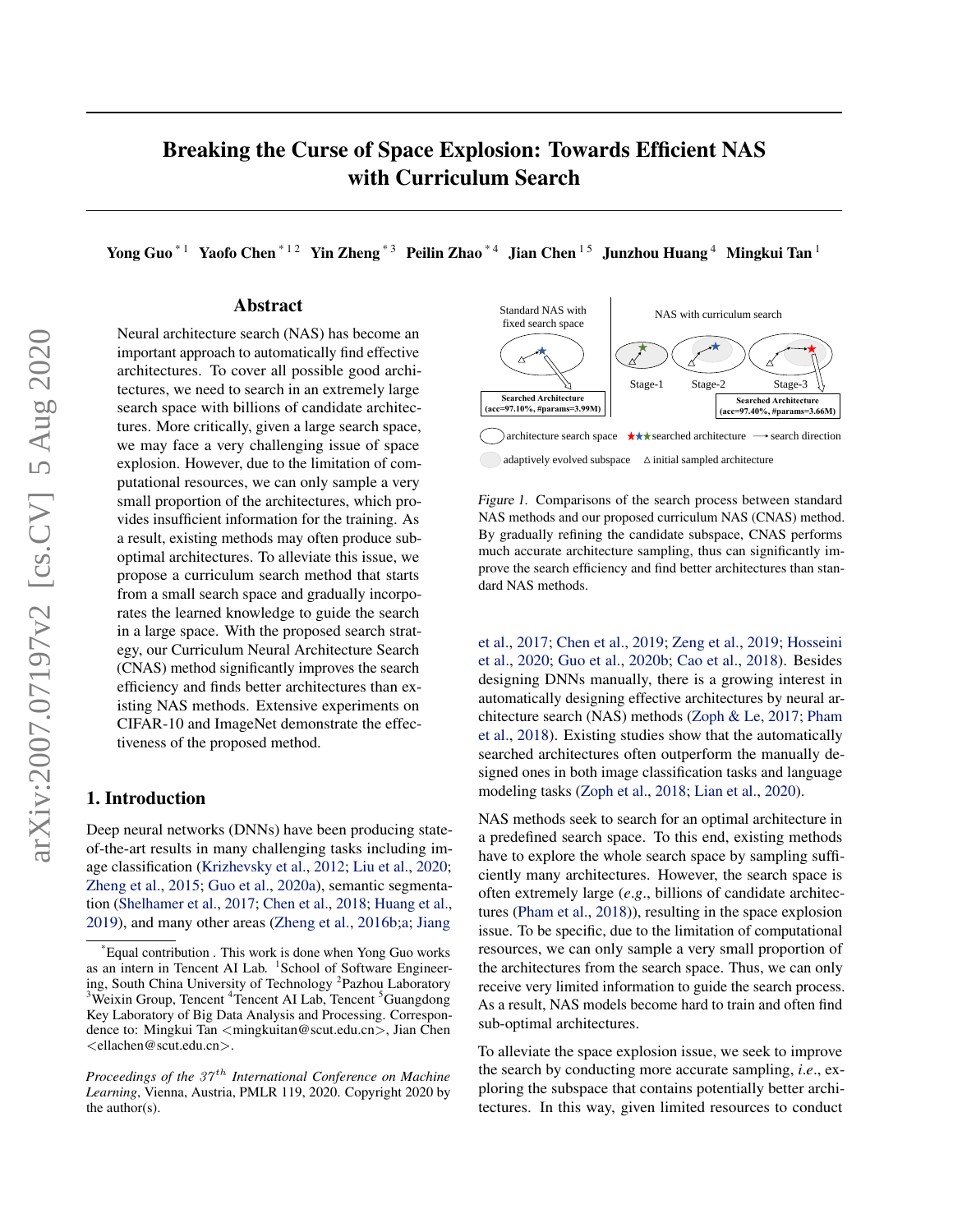sampling, we can find good architectures with relatively high probability and thus improve the search performance. However, how to train NAS models to perform more accurate sampling is still unknown.

To address the above issues, we propose a novel curriculum search method to improve the search performance. Specifically, we first conduct the search in a relatively small space where sufficient exploration is possible. Then, we gradually enlarge the search space and use the previously learned knowledge to make the sampling more accurate in the larger search space. The key idea follows the basic concept of curriculum learning that humans and animals can learn much better when they gradually learn new knowledge [\(Bengio](#page-8-0) [et al.,](#page-8-0) [2009;](#page-8-0) Gülçehre & Bengio, [2016\)](#page-8-0).

Equipped with the curriculum search, we propose a Curriculum Neural Architecture Search (CNAS) method. Our CNAS enlarges the search space by gradually increasing the number of candidate operations and exploits the previously learned knowledge to achieve accurate sampling. As shown in Figure [1,](#page-0-0) once we have found some good architectures in a small search space and gradually enlarge the space, it becomes more likely to find a candidate subspace (grey circle) that shares some common knowledge with the previous one but contains potentially better architectures. When we consider multiple stages to perform architecture search, the subspace would adaptively evolve along the search process. Based on the adaptively evolved subspace, CNAS is able to conduct more accurate sampling to find better architectures in a large search space. Furthermore, to improve the training stability when we introduce a previously unseen operation, we propose an operation warmup strategy to make all the operations relatively fair when sampling architectures. Extensive experiments demonstrate the superiority of our CNAS over existing methods.

Our contributions are summarized as follows:

- We propose a novel Curriculum Neural Architecture Search (CNAS) method to alleviate the training difficulties of the NAS problem incurred by the extremely large search space. To this end, we break the original NAS problem into a series of simpler problems and train the controller model in a progressive manner.
- We propose a curriculum search method that gradually incorporates the knowledge learned from a small search space. To this end, we start from a search space with one operation and gradually add new operations. Thus, the previously learned knowledge about how to use a specific operation can be effectively preserved.
- Extensive experiments on several benchmark data sets show that the architectures found by our CNAS significantly outperform the architectures obtained by stateof-the-art NAS methods.

### 2. Related Work

Neural architecture search. In the past few years, neural architecture search (NAS) has attracted considerable attention to automatically design effective architectures. [Zoph](#page-9-0) [& Le](#page-9-0) [\(2017\)](#page-9-0) first propose to learn a controller for an optimal configuration of each convolution layer. However, it performs search for an entire network, leading to extremely large search space and very high search cost. To reduce the search space, NASNet [\(Zoph et al.,](#page-9-0) [2018;](#page-9-0) [Pham et al.,](#page-9-0) [2018\)](#page-9-0) proposes to search for the optimal neural cell rather than the whole network. Related to our method, [Liu et al.](#page-9-0) [\(2018a\)](#page-9-0) propose a PNAS method that gradually enlarges the search space and performs architecture search in a progressive manner. Specifically, PNAS picks the top K architectures in each stage and gradually adds nodes to progressively enlarge the search space. However, there are several limitations with PNAS. First, the unselected architectures as well as all the architectures that are obtained by adding additional nodes would be ignored. As a result, it greatly limit the possible search space to find good architectures in the next stage. Second, PNAS has to train a large number of architectures until convergence to learn a performance predictor, resulting in extremely high search cost (*i*.*e*., 255 GPU days).

Curriculum learning. [Bengio et al.](#page-8-0) [\(2009\)](#page-8-0) propose a new learning strategy called curriculum learning, which improves the generalization ability of model and accelerates the convergence of the training process. Recently, many efforts have been made to design effective curriculum learning methods [\(Wang et al.,](#page-9-0) [2019;](#page-9-0) [Zhang et al.,](#page-9-0) [2019\)](#page-9-0). [Kumar et al.](#page-9-0) [\(2010\)](#page-9-0) propose a self-paced learning algorithm that selects training samples in a meaningful order. [Khan et al.](#page-8-0) [\(2011\)](#page-8-0) provide evidence about the consistency between curriculum learning and the learning principles of human. [Bengio et al.](#page-8-0) [\(2013\)](#page-8-0) further present insightful explorations for the rationality of curriculum learning. [Matiisen et al.](#page-9-0) [\(2019\)](#page-9-0) build a framework that produces Teacher-Student curriculum learning. Moreover, curriculum learning has been applied to NAS [\(Cheng et al.,](#page-8-0) [2018;](#page-8-0) [Zoph & Le,](#page-9-0) [2017\)](#page-9-0). [Cheng et al.](#page-8-0) [\(2018\)](#page-8-0) propose an InstaNAS method that uses a dynamic reward function to gradually increase task difficulty, and [Zoph](#page-9-0) [& Le](#page-9-0) [\(2017\)](#page-9-0) propose to gradually increase the number of layers. Unlike these methods, we construct simpler problems from a new perspective of search space in the context of the NAS problem.

# 3. Preliminary

For convenience, we revisit the Neural Architecture Search (NAS) problem. Reinforcement Learning (RL) based NAS methods seek to learn a controller to produce candidate architectures. Let  $\theta$  be the trainable parameters and  $\Omega$  be the search space. A controller can produce a candidate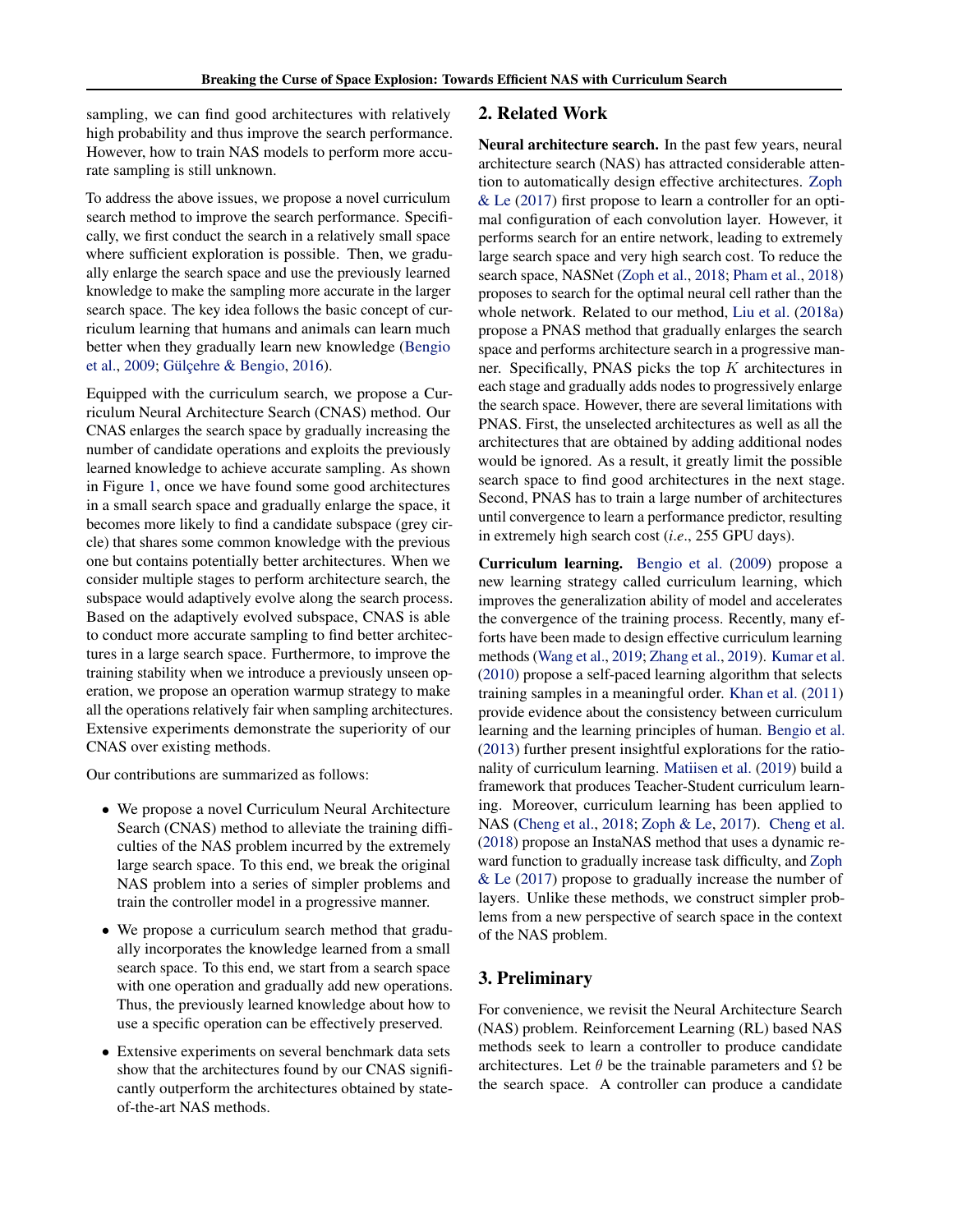<span id="page-2-0"></span>architecture  $\alpha$  as follows:

$$
\alpha \sim \pi(\alpha; \theta, \Omega),\tag{1}
$$

where  $\pi$  is a policy learned by the controller, *i.e.*, a distribution of candidate architectures. In practice, the policy learned by the controller can be either the discrete form (*e*.*g*., NAS [\(Zoph & Le,](#page-9-0) [2017\)](#page-9-0) and ENAS [\(Pham et al.,](#page-9-0) [2018\)](#page-9-0)), or the differentiable form like DARTS [\(Liu et al.,](#page-9-0) [2019\)](#page-9-0).

To measure the performance of an architecture, we have to train a model built with the architecture until convergence. Let  $\mathcal L$  be the loss function on training data. Given an architecture  $\alpha$ , the optimal parameters  $w^*(\alpha)$  can be obtained by  $w^*(\alpha) = \arg \min_w \mathcal{L}(\alpha, w)$ . Then, one can measure the performance of  $\alpha$  by some metric  $R(\alpha, w^*(\alpha))$ , *e.g.*, the accuracy on validation data. Following the settings of NAS [\(Zoph & Le,](#page-9-0) [2017\)](#page-9-0) and ENAS [\(Pham et al.,](#page-9-0) [2018\)](#page-9-0), we use Reinforcement Learning (RL) and take the performance  $R(\cdot)$  as the "reward" to train the controller model.

The goal of RL-based NAS is to find an optimal policy by maximizing the expectation of the reward  $R(\alpha, w^*(\alpha))$ . Thus, the NAS problem can be formulated as a bilevel optimization problem:

$$
\max_{\theta} \mathbb{E}_{\alpha \sim \pi(\alpha; \theta, \Omega)} \mathcal{R}(\alpha, w^*(\alpha))
$$
  
s.t.  $w^*(\alpha) = \arg \min_{w} \mathcal{L}(\alpha, w).$  (2)

To solve this problem, one can update  $\theta$  and w in an alternative manner [\(Zoph & Le,](#page-9-0) [2017;](#page-9-0) [Pham et al.,](#page-9-0) [2018\)](#page-9-0).

## 4. Curriculum Neural Architecture Search

For NAS methods, the huge search space is often the main bottleneck to the architecture search performance. In general, a small space often leads to sub-optimal architectures with inferior performance, but a large search space would incur severe space explosion issue and may even make the learning task infeasible. Specifically, since we can only explore a very small proportion of architectures to train the controller, it is very difficult to learn a NAS model to find good architectures in a large search space.

In this paper, we seek to improve NAS by alleviating the space explosion issue. We first analyze the size of the search space. Then, we propose a curriculum search strategy to break the original NAS problem into a series of simpler problems and then we solve each problem in a progressive manner. For convenience, we call our method Curriculum Neural Architecture Search (CNAS). An illustrative comparisons between the standard NAS methods and the proposed CNAS can be found in Figure [1.](#page-0-0)



Figure 2. Comparisons of different search spaces on one cell architecture. Following [\(Liu et al.,](#page-9-0) [2019\)](#page-9-0), we consider a cell architecture with 4 intermediate nodes and 8 candidate operations.

#### 4.1. Search Space Size Analysis

We consider learning a generic computational cell because searching a good architecture for an entire network is very computationally expensive [\(Zoph et al.,](#page-9-0) [2018\)](#page-9-0). In NAS methods [\(Zoph & Le,](#page-9-0) [2017;](#page-9-0) [Pham et al.,](#page-9-0) [2018;](#page-9-0) [Liu et al.,](#page-9-0) [2019\)](#page-9-0), a cell-based architecture  $\alpha$  can be represented by a directed acyclic graph (DAG), *i.e.*,  $\alpha = (\mathcal{V}, \mathcal{E})$ . Here,  $V$  is the set of nodes that represent the feature maps in a neural network.  $\mathcal E$  is the set of the edges that represent some computational operations (*e*.*g*., convolution or pooling). For convenience, we denote the numbers of nodes by B.

Following [\(Liu et al.,](#page-9-0) [2019\)](#page-9-0), a DAG contains two input nodes,  $B - 3$  intermediate nodes, and one output node. The input nodes denote the outputs of the nearest two cells in front of the current one. The output node concatenates the outputs of all the intermediates to produce a final output of the cell. In the DAG, each intermediate node also takes two previous nodes in this cell as inputs. In this sense, there are  $2 \times (B-3)$  edges in the DAG and we will determine which operation should be applied to each of them.

Given  $B$  nodes and  $K$  candidate operations, the size of the search space  $\Omega$  can be computed by<sup>1</sup>

$$
|\Omega| = K^{2(B-3)}((B-2)!)^2.
$$
 (3)

From Eqn. (3), the search space can be extremely large when we have a large  $B$  or  $K$ . For example, ENAS [\(Pham et al.,](#page-9-0) [2018\)](#page-9-0) has a search space of  $|\Omega| \approx 5 \times 10^{12}$  with  $B=8$  and  $K=5$ , and DARTS [\(Liu et al.,](#page-9-0) [2019\)](#page-9-0) has a search space of  $|\Omega| \approx 2 \times 10^{11}$  with B=7 and K=8. In the extremely large search space, we can only sample a very limited number of architectures. As a result, the feedback/reward from the sampled architectures is insufficient, making it hard to train a good controller. As a result, the search process may severely suffer from the space explosion issue.

<sup>&</sup>lt;sup>1</sup>More analysis of search space size is put in supplementary.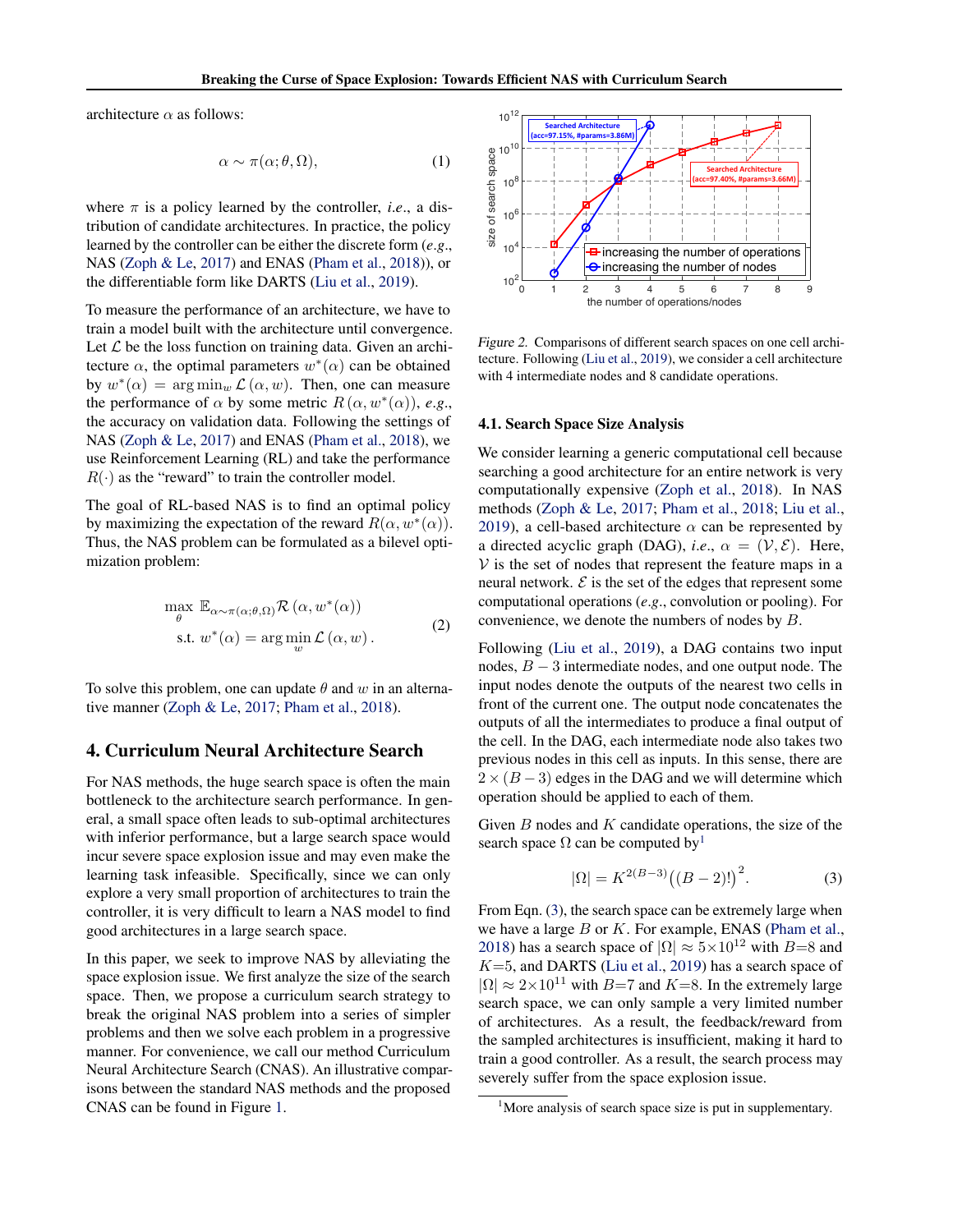

Figure 3. An overview of the search space used by CNAS. We show the candidate operations of the super network in different stages. The edges with different colors denote different operations. For simplicity, we omit the output node in this figure.

# 4.2. NAS with Curriculum Search

To alleviate the space explosion issue, we seek to improve the search process by providing more powerful information to improve the quality of architecture sampling. To this end, we exploit the idea of curriculum learning that humans often learn much better when they gradually learn new knowledge/concepts. Specifically, we propose to break the NAS problem into a series of simpler problems. Since the size of the search space is an indicator of the difficulty level of the NAS problem, we may change the size of search space to construct the problems with different difficulty levels. In this sense, we can cast the training of NAS models into a multi-stage process to gradually incorporate previously learned knowledge to find better architectures.

As mentioned in Section [4.1,](#page-2-0) the size of search space  $|\Omega|$ depends on the number of nodes  $B$  and the number of candidate operations  $K$ . In this sense, we can adjust either  $B$  or  $K$  to obtain the search spaces with different sizes. To find a better choice between these two methods, we compare the search space w.r.t. different  $B$  and  $K$ . Following [\(Pham](#page-9-0) [et al.,](#page-9-0) [2018;](#page-9-0) [Liu et al.,](#page-9-0) [2019\)](#page-9-0), we adopt a widely used setting with  $B=7$  nodes (*i.e.*, 4 intermediate nodes) and  $K=8$ candidate operations. In this case, we investigate the effect of increasing the number of nodes and operations on the size of the search space in Figure [2.](#page-2-0) From Figure [2](#page-2-0) and Eqn. [\(3\)](#page-2-0), increasing node would make the size of search space grow much faster than increasing operation. As a result, increasing node would introduce a non-negligible gap between adjacent stages. Thus, the training difficulty incurred by the extremely increased search space is still severe. On the contrary, increasing operation from 1 to K provides a more smooth growth of search space, making progressive training possible (See the detailed comparisons in Section [6.1\)](#page-5-0).

Thus, we seek to enlarge the search space by gradually increasing the number of candidate operations. Specifically,

| Algorithm 1 Training method for CNAS.                                                                                        |  |  |  |  |  |  |
|------------------------------------------------------------------------------------------------------------------------------|--|--|--|--|--|--|
| <b>Require:</b> The operation sequence O, learning rate $\eta$ , the number                                                  |  |  |  |  |  |  |
| of the iterations for operation warmup $M$ , the uniform distri-                                                             |  |  |  |  |  |  |
| bution of architectures $p(\cdot)$ , the controller's policy $\pi(\cdot)$ , super                                            |  |  |  |  |  |  |
| network parameters w, controller parameters $\theta$ .                                                                       |  |  |  |  |  |  |
| Initialize w and $\theta$ , $\Omega_0 = \emptyset$ .<br>1:                                                                   |  |  |  |  |  |  |
| for $i=1$ to $ O $ do<br>2:                                                                                                  |  |  |  |  |  |  |
| 3:<br>Enlarge $\Omega_i$ by adding $O_i$ to the set of candidate operations;                                                 |  |  |  |  |  |  |
| 4:<br>// Operation warmup                                                                                                    |  |  |  |  |  |  |
| 5:<br>for $j=1$ to M do                                                                                                      |  |  |  |  |  |  |
| 6:<br>Sample $\alpha \sim p(\alpha; \Omega_i)$ ;                                                                             |  |  |  |  |  |  |
| 7:<br>$w \leftarrow w - \eta \nabla_w \mathcal{L}(\alpha, w);$                                                               |  |  |  |  |  |  |
| 8:<br>end for                                                                                                                |  |  |  |  |  |  |
| 9:<br>while not convergent do                                                                                                |  |  |  |  |  |  |
| 10:<br>$\parallel$ Update $\theta$ by maximizing the reward                                                                  |  |  |  |  |  |  |
| <b>for</b> each iteration on validation data <b>do</b><br>11:                                                                |  |  |  |  |  |  |
| Sample $\alpha \sim \pi(\alpha; \theta, \Omega_i);$<br>12:                                                                   |  |  |  |  |  |  |
| 13:<br>Update the controller by ascending its gradient:                                                                      |  |  |  |  |  |  |
| $\mathcal{R}(\alpha, w)\nabla_{\theta} \log \pi(\alpha; \theta, \Omega_i) + \lambda H(\pi(\cdot; \theta, \Omega_i));$<br>14: |  |  |  |  |  |  |
| end for<br>15:                                                                                                               |  |  |  |  |  |  |
| 16:<br>$\mu$ Update $w$ by minimizing the training loss                                                                      |  |  |  |  |  |  |
| 17:<br>for each iteration on training data do                                                                                |  |  |  |  |  |  |
| Sample $\alpha \sim \pi(\alpha; \theta, \Omega_i);$<br>18:                                                                   |  |  |  |  |  |  |
| $w \leftarrow w - \eta \nabla_w \mathcal{L}(\alpha, w).$<br>19:                                                              |  |  |  |  |  |  |
| 20:<br>end for                                                                                                               |  |  |  |  |  |  |
| 21:<br>end while                                                                                                             |  |  |  |  |  |  |
| $22:$ end for                                                                                                                |  |  |  |  |  |  |

we start from the search space with a single operation and then add a new operation to the set of candidate operations in each stage. To accelerate the search process, we adopt the parameter sharing [\(Pham et al.,](#page-9-0) [2018\)](#page-9-0) technique that makes all the child networks share their parameters in a super network. For clarity, we show the super network with the progressively growing search space in Figure 3. Without loss of generality, we add the operations in a random order (See discussions about the order in Section [7.2\)](#page-7-0).

Curriculum training scheme. Based on the curriculum search strategy, we can obtain a series of problems with different difficulty levels. However, how to effectively solve these problems to improve the training of the controller model still remains a question. To address this issue, we propose a curriculum training algorithm and show the details in Algorithm 1. Specifically, we progressively train the controller to solve the problems with different search spaces. During the training, we gradually increase the number of operations from 1 to  $K$ . Thus, the whole training process can be divided into  $K$  stages. To encourage the diversity when sampling architectures, we introduce an entropy term into the objective. Let  $\Omega_i$  be the search space of the *i*-th stage. The training objective in this stage can be written as

$$
\max_{\theta} \mathbb{E}_{\alpha \sim \pi(\cdot; \theta, \Omega_i)} [\mathcal{R}(\alpha, w^*(\alpha))] + \lambda H(\pi(\cdot; \theta, \Omega_i))
$$
  
s.t.  $w^*(\alpha) = \arg \min_{w} \mathcal{L}(\alpha, w)$ , (4)

where  $\pi(\cdot; \theta, \Omega_i)$  denotes the learned policy *w.r.t.*  $\Omega_i$ ,  $H(\cdot)$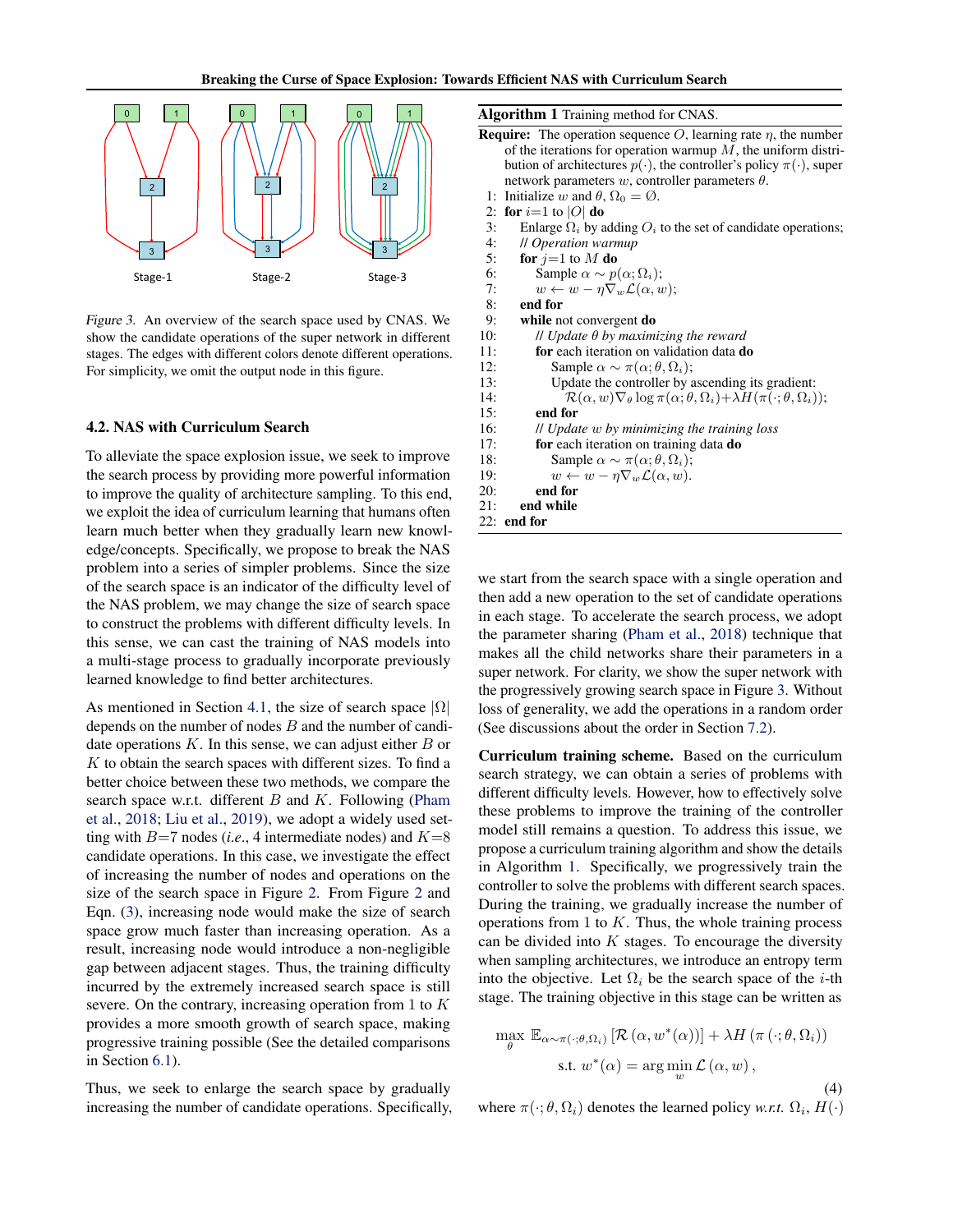evaluates the entropy of the policy, and  $\lambda$  controls the strength of the entropy regularization term. Note that  $\pi(\alpha; \theta, \Omega_i)$  denotes the probability to sample some architecture  $\alpha$  from the policy/distribution  $\pi(\cdot; \theta, \Omega_i)$ . This entropy term enables CNAS to explore the unseen areas of previous search stages and thus escape from local optima.

Inferring architectures. Once we obtain a good controller model, we can use it to infer good architectures. Given K candidate operations, we take the learned policy  $\pi(\cdot; \theta, \Omega_K)$ obtained in the final stage, *i*.*e*., the one with the largest search space, as the final policy to sample architectures. Following [\(Zoph & Le,](#page-9-0) [2017;](#page-9-0) [Pham et al.,](#page-9-0) [2018\)](#page-9-0), we first sample 10 architectures and then select the architecture with the highest validation accuracy.

#### 4.3. Operation Warmup

In CNAS, we gradually add new operations into the set of candidate operations. However, the corresponding parameters of the new operation are randomly initialized while the old operations have been extensively trained, leading to severe unfairness issues among operations [\(Chu et al.,](#page-8-0) [2019\)](#page-8-0). As a result, the architectures with the new operation often yield very low rewards, making the controller tend not to choose it in the following training process.

To address this issue, we propose an effective operation warmup method. Specifically, when we add a new operation, we fix the controller model and only train the parameters of the super network. To improve the fairness of operations, we uniformly sample candidate architectures to train each operation with equal probability [\(Chu et al.,](#page-8-0) [2019\)](#page-8-0). In this way, the candidate architectures with the newly added operation achieve comparable performance with the existing ones. With the operation warmup method, we make the search process more stable and obtain significantly better search performance (See results in Section [7.1\)](#page-7-0).

# 5. More Discussions on CNAS

In this section, we conduct further analysis of the proposed CNAS method. We first investigate our advantages over the existing NAS methods. Then, we discuss the differences between CNAS and a related work PNAS.

#### 5.1. Advantages of CNAS over the standard NAS

The major advantage lies in the proposed curriculum search strategy. Specifically, CNAStrains the controller in a small search space in the early stage. Compared with the large search space, we can easily obtain a good controller since we can sufficiently explore the small search space (*e*.*g*.,  $|\Omega| = 120$  when  $K = 1$ ). In this case, we do not need to consider which operation should be chosen but learn an optimal cell topology (*i*.*e*., node connection method). When

we gradually increase  $K$ , CNAS only needs to learn the new concept (*i*.*e*., the new operation) to fit the larger search space. More critically, we can take the previously learned knowledge about which cell topology is good and explore the subspace that shares similar topology in the larger space. As a result, it is more likely to find better architectures compared with the standard NAS method searched in a fixed search space (See results in Section [6.1\)](#page-5-0).

#### 5.2. Differences from PNAS

A related work PNAS [\(Liu et al.,](#page-9-0) [2018a\)](#page-9-0) also conducts architecture search in a progressive manner. However, there exist several major differences between our method and PNAS. First, PNAS gradually increases the number of nodes to conduct a progressive search. However, we analyze the size of the search space and propose to gradually enlarge the search space by introducing additional operations. Second, PNAS exploits a heuristic search method that periodically removes a large number of possible architectures from the search space and thus limits the exploration ability. However, CNAS performs architecture search in the original search space specified by each stage, making it possible to find potentially better architectures. Third, PNAS has to train a large number of architectures until convergence to learn a performance predictor, resulting in extremely high search cost (*e*.*g*., 255 GPU days). However, CNAS exploits the weight sharing technique [\(Pham et al.,](#page-9-0) [2018\)](#page-9-0) and yields significantly lower search cost (See Table [1\)](#page-6-0).

#### 6. Experiments

We apply the proposed CNAS to train the controller model on CIFAR-10 [\(Krizhevsky & Hinton,](#page-8-0) [2009\)](#page-8-0). Then, we evaluate the searched architectures on CIFAR-10 and ImageNet [\(Deng et al.,](#page-8-0) [2009\)](#page-8-0). All the implementations are based on PyTorch.<sup>2</sup> We organize the experiments as follows. First, to demonstrate the effectiveness of our proposed CNAS, we compare the performance of the proposed CNAS with two related variants. Second, we compare the performance of the architectures searched by CNAS with state-of-the-art image classification methods on CIFAR-10 and ImageNet.

Compared methods. To investigate the effect of the proposed curriculum search strategy, we investigate and compare the following methods: 1) Fixed-NAS: For each stage of CNAS, we keep the search space fixed and train a controller from scratch. Following the settings in [\(Liu et al.,](#page-9-0) [2019\)](#page-9-0), we set the number of the nodes B to 7 (*i*.*e*., 4 intermediate nodes) and the number of candidate operations K to 8. 2) CNAS: We train the controller in a growing search space by gradually adding new operations while keeping B unchanged. 3) **CNAS-Node**: By fixing  $K$ , we gradually in-

<sup>2</sup>The code is available at [https://github.com/guoyongcs/CNAS.](https://github.com/guoyongcs/CNAS)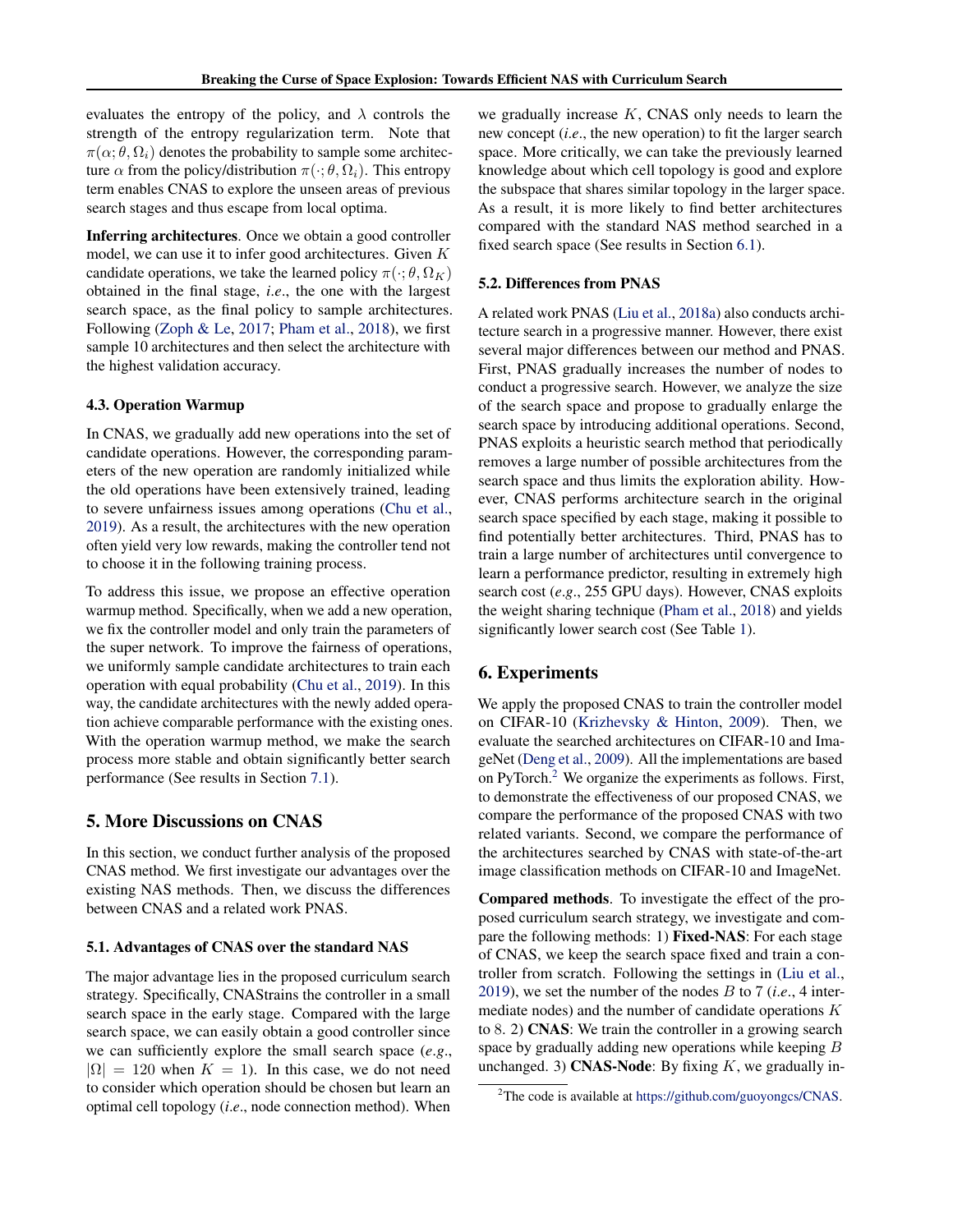<span id="page-5-0"></span>

Figure 4. Performance comparisons of the architectures obtained by different methods during the search process. All the models are evaluated on the test set of CIFAR-10. Each point indicates the average performance of the architectures searched over 5 independent experiments in different stages.

crease B from 1 to 4. We also compare the proposed CNAS with several state-of-the-art image classification methods, such as NASNet [\(Zoph et al.,](#page-9-0) [2018\)](#page-9-0), AmoebaNet [\(Real et al.,](#page-9-0) [2019\)](#page-9-0), PNAS [\(Liu et al.,](#page-9-0) [2018a\)](#page-9-0), ENAS [\(Pham et al.,](#page-9-0) [2018\)](#page-9-0), DARTS [\(Liu et al.,](#page-9-0) [2019\)](#page-9-0), *etc*.

#### 6.1. Demonstration of CNAS

To investigate our CNAS, we compare the performance of the architectures searched in each stage with Fixed-NAS and CNAS-Node. For a fair comparison, we train the controller on CIFAR-10 using these three methods for the same epochs, *i*.*e*., 320 epochs in total. We use the same operation order for both CNAS and Fixed-NAS (*i*.*e*., CNASand Fixed-NAS have the same search space in each stage). We sample architectures at the end of each stage and train them to convergence. All the architectures are limited to 3.8M parameters in the evaluation. We show the comparisons of different methods in different stages in Figure 4.

From Figure 4, both CNAS and Fixed-NAS architectures obtain better performance as the search space increases. However, our CNAS architectures consistently outperform Fixed-NAS ones for all stages. This implies that directly searching in a large search space (*i*.*e*., Fixed-NAS) is more difficult than searching in a progressively growing search space (*i*.*e*., CNAS). Since our CNAS learns the controller in a progressive manner, the knowledge learned in the smaller search space will be transferred to the next training stage. With the help of knowledge inherited from the previous learning, CNAS finds better architectures than Fixed-NAS.

Compared with CNAS-Node, the architectures found by CNAS achieve better performance at the same epoch. As for the largest search space, the searched architecture of CNAS also yields significantly better performance than

CNAS-Node one (97.40% vs. 97.15%). Moreover, the improvement of performance between the last two stages in CNAS-Nodebecomes smaller. The reason is that the search space is increasing more quickly with the addition of nodes (See Figure [2\)](#page-2-0), which introduces a large gap between the last two stages. In contrast, the growth of the search space is more smooth with the addition of the operation, the gap between two adjacent stages of our proposed CNAS is smaller than CNAS-Node. As a result, CNASfinds better architectures than CNAS-Node.

#### 6.2. Evaluation on CIFAR-10

We first search for the convolution cells with our proposed CNAS on CIFAR-10 data set. Then, we build the final convolution networks by stacking the learned cells and evaluate them on CIFAR-10 data set.

Training details. Following the setting in [\(Liu et al.,](#page-9-0) [2019\)](#page-9-0), convolution cells have two types, namely the normal cell and the reduction cell. Each cell contains 7 nodes, including 2 input nodes, 4 intermediate nodes, and 1 output node. The available operations between two nodes include  $3 \times 3$ depthwise separable convolution,  $5 \times 5$  depthwise separable convolution,  $3 \times 3$  max pooling,  $3 \times 3$  average pooling,  $3 \times 3$ dilated convolution,  $5 \times 5$  dilated convolution, identity and none. We force the first added operation to have parameters (*e*.*g*., convolution) for the reason that the sampled network without parameters cannot be trained. We divide the official training set of CIFAR-10 into two parts, 40% for training the super network parameters and 60% for training the controller parameters. We train the controller for 320 epochs in total, with 40 epochs for each stage. Before adding operations at each stage, we perform the operation warmup for 20 epochs. More details can be found in the supplementary.

Evaluation details. The final convolution network is stacked with 20 learned cells: 18 normal cells and 2 reduction cells. We set the initial number of the channels to 36. Following [\(Liu et al.,](#page-9-0) [2019\)](#page-9-0), we train the network for 600 epochs using the batch size of 96. We use an SGD optimizer with a weight decay of  $3 \times 10^{-4}$  and a momentum of 0.9. The learning rate starts from 0.025 and follows the cosine annealing strategy to a minimum of 0.001. We use cutout [\(DeVries & Taylor,](#page-8-0) [2017\)](#page-8-0) with a length of 16 for data augmentation. We report the mean and standard deviation of 10 independent experiments for our final convolution network. More details can be found in the supplementary.

Comparisons with state-of-the-art methods.. We compare our CNAS with state-of-the-art methods in Table [1](#page-6-0) and show the learned normal and reduction cells in Figure [5.](#page-6-0) The architecture found by CNAS achieves the average test accuracy of 97.40%, which outperforms all the considered methods. By searching in the progressively growing search space, our CNAS makes use of the knowledge inherited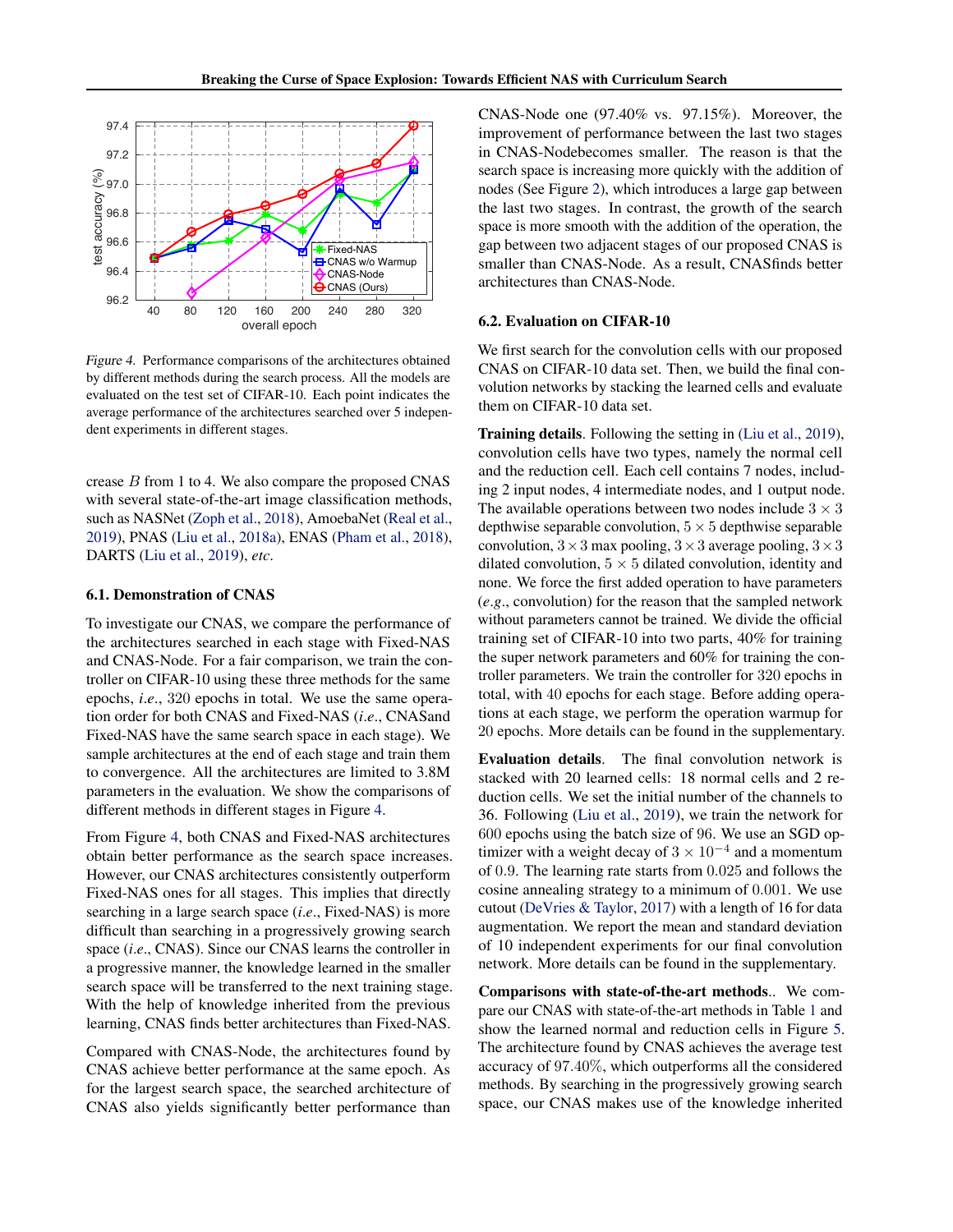| Architecture                             | Test Accuracy $(\%)$ | Params $(M)$ | Search Cost (GPU days) |  |
|------------------------------------------|----------------------|--------------|------------------------|--|
| DenseNet-BC (Huang et al., 2017)         | 96.54                | 25.6         |                        |  |
| PyramidNet-BC (Han et al., 2017)         | 96.69                | 26.0         |                        |  |
| Random search baseline                   | $96.71 \pm 0.15$     | 3.2          |                        |  |
| $NASNet-A + cutout (Zoph et al., 2018)$  | 97.35                | 3.3          | 1800                   |  |
| NASNet-B (Zoph et al., 2018)             | 96.27                | 2.6          | 1800                   |  |
| NASNet-C (Zoph et al., 2018)             | 96.41                | 3.1          | 1800                   |  |
| AmoebaNet-A + cutout (Real et al., 2019) | $96.66 \pm 0.06$     | 3.2          | 3150                   |  |
| AmoebaNet-B + cutout (Real et al., 2019) | $96.63 \pm 0.04$     | 2.8          | 3150                   |  |
| DSO-NAS (Zhang et al., 2018b)            | 97.05                | 3.0          | 1                      |  |
| Hierarchical Evo (Liu et al., 2018b)     | $96.25 \pm 0.12$     | 15.7         | 300                    |  |
| SNAS (Xie et al., 2019)                  | 97.02                | 2.9          | 1.5                    |  |
| $ENAS + cutout (Pham et al., 2018)$      | 97.11                | 4.6          | 0.5                    |  |
| NAONet (Luo et al., 2018)                | 97.02                | 28.6         | <b>200</b>             |  |
| NAONet-WS (Luo et al., 2018)             | 96.47                | 2.5          | 0.3                    |  |
| GHN (Zhang et al., 2018a)                | $97.16 \pm 0.07$     | 5.7          | 0.8                    |  |
| $PNAS + cutout$ (Liu et al., 2018a)      | $97.17 \pm 0.07$     | 3.2          | 225                    |  |
| DARTS + cutout (Liu et al., 2019)        | $97.24 \pm 0.09$     | 3.4          | 4                      |  |
| $CARS + cutout (Yang et al., 2019)$      | 97.38                | 3.6          | 0.4                    |  |
| $CNAS + cutout$                          | $97.40 \pm 0.06$     | 3.7          | 0.3                    |  |

<span id="page-6-0"></span>Table 1. Comparisons with state-of-the-art models on CIFAR-10. We report the mean and standard deviation of the test accuracy over 10 independent experiments for different models.



Figure 5. The architecture of the convolutional cells found by CNAS. We conduct architecture search on CIFAR-10 and evaluate the architecture on both CIFAR-10 and ImageNet datasets.

rather than train from scratch. In this way, the architecture search problem becomes simpler. As a result, CNAS finds better architectures than other methods.

#### 6.3. Evaluation on ImageNet

To verify the transferability of the learned cells on CIFAR-10, we evaluate them on a large-scale image classification data set ImageNet, which contains 1,000 classes with 128k training images and 50k testing images.

Evaluation details. We stack 14 cells searched on CIFAR-10 to build the final convolution network, with 12 normal cells and 2 reduction cells. The initial number of the channels is set to 48. Following the settings in [\(Liu et al.,](#page-9-0) [2019\)](#page-9-0), the network is trained for 250 epochs with a batch size of 256. We use an SGD optimizer with a weight decay of  $3 \times 10^{-5}$ . The momentum term is set to 0.9. The learning rate is initialized to 0.1 and we gradually decrease it to zero. Following the setting in [\(Pham et al.,](#page-9-0) [2018;](#page-9-0) [Liu](#page-9-0) [et al.,](#page-9-0) [2018a;](#page-9-0) [2019\)](#page-9-0), we consider the mobile setting where multiply-adds (Madds) is restricted to be less than 600M. More details can be found in the supplementary.

Comparisons with state-of-the-art methods. We compare the performance of the architecture found by CNAS with several state-of-the-art models and report the results in Table [2.](#page-7-0) Under the mobile setting, the architecture found by CNAS achieves 75.4% top-1 accuracy and 92.6% top-5 accuracy, outperforming the human-designed architectures and NAS based architectures. Moreover, compared with NASNet-A, AmoebaNet-A, and PNAS, our CNAS architecture also achieves competitive performance even with two or three orders of magnitude fewer computation resources. Compared with other heavyweight model, *e*.*g*., ResNet-18 and Inception-v1, our model yields better performance with significantly less computation cost.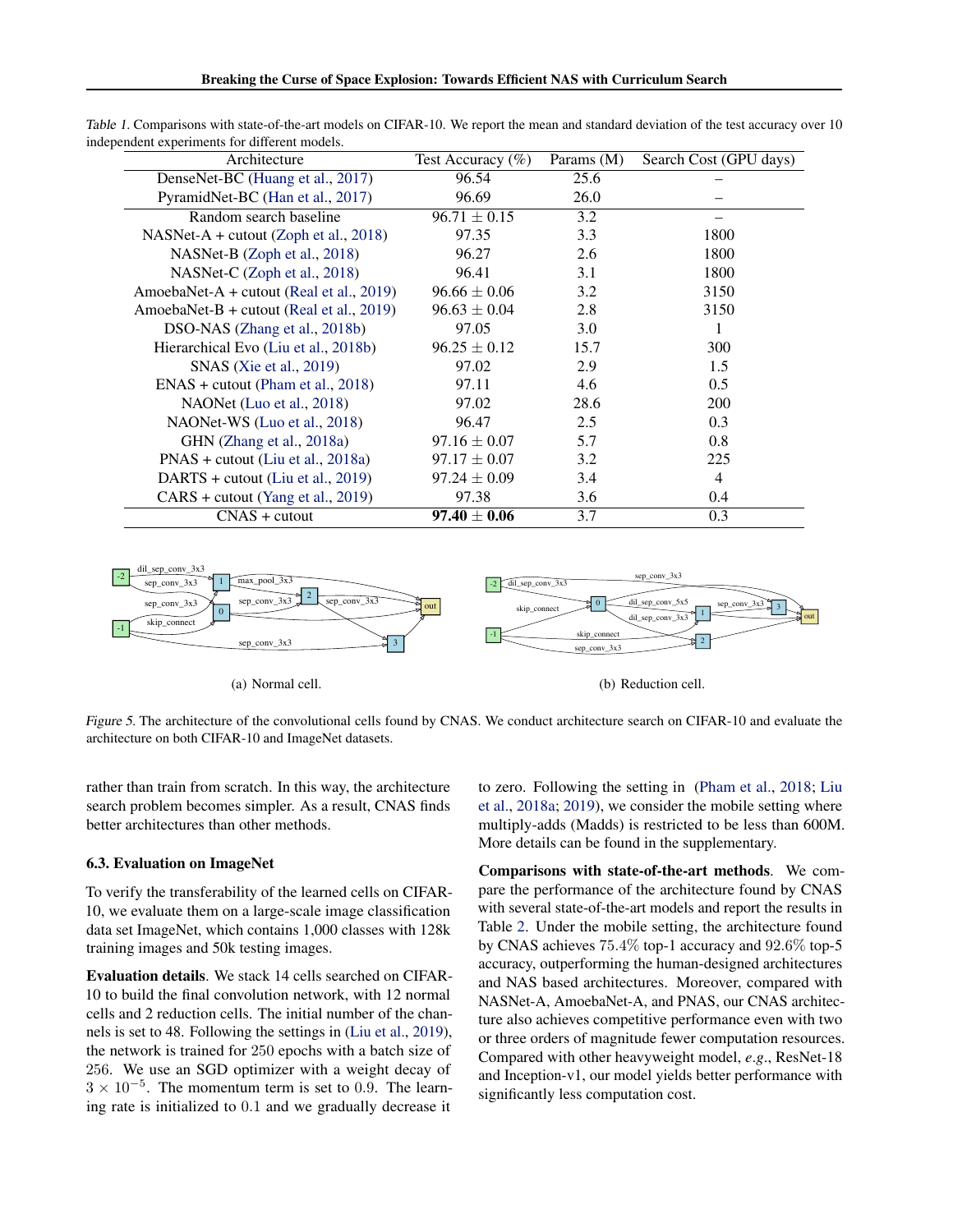| Architecture                        | $\ldots$<br>Test Accuracy $(\% )$ |          |                 |           | Search Cost    |
|-------------------------------------|-----------------------------------|----------|-----------------|-----------|----------------|
|                                     | $Top-1$                           | Top- $5$ | #Parameters (M) | #MAdds(M) | (GPU days)     |
| ResNet-18 (He et al., 2016)         | 69.8                              | 89.1     | 11.7            | 1814      |                |
| Inception-v1 (Szegedy et al., 2015) | 69.8                              | 89.9     | 6.6             | 1448      |                |
| MobileNet (Howard et al., 2017)     | 70.6                              | 89.5     | 4.2             | 569       |                |
| NASNet-A (Zoph et al., 2018)        | 74.0                              | 91.6     | 5.3             | 564       | 1800           |
| NASNet-B (Zoph et al., 2018)        | 72.8                              | 91.3     | 5.3             | 488       | 1800           |
| NASNet-C (Zoph et al., 2018)        | 72.5                              | 91.0     | 4.9             | 558       | 1800           |
| AmoebaNet-A (Real et al., 2019)     | 74.5                              | 92.0     | 5.1             | 555       | 3150           |
| AmoebaNet-B (Real et al., 2019)     | 74.0                              | 92.4     | 5.3             | 555       | 3150           |
| GHN (Zhang et al., 2018a)           | 73.0                              | 91.3     | 6.1             | 569       | 0.8            |
| SNAS (Xie et al., 2019)             | 72.7                              | 90.8     | 4.3             | 522       | 1.5            |
| DARTS (Liu et al., 2019)            | 73.1                              | 91.0     | 4.9             | 595       | $\overline{4}$ |
| NAT-DARTS (Guo et al., 2019)        | 73.7                              | 91.4     | 4.0             | 441       |                |
| PNAS (Liu et al., 2018a)            | 73.5                              | 91.4     | 5.1             | 588       | 255            |
| MnasNet-92 (Tan et al., $2019$ )    | 74.8                              | 92.0     | 4.4             |           |                |
| ProxylessNAS(Cai et al., 2019)      | 75.1                              | 92.5     | 7.1             |           | 8.3            |
| CARS (Yang et al., 2019)            | 75.2                              | 92.5     | 5.1             | 591       | 0.4            |
| <b>CNAS</b>                         | 75.4                              | 92.6     | 5.3             | 576       | 0.3            |

<span id="page-7-0"></span>Table 2. Comparisons with state-of-the-art image classifiers on ImageNet. "-" denotes the results that are not reported.

# 7. Further Experiments

To verify the robustness of the proposed CNAS, we conduct two further experiments to investigate the effect of operation warmup and different operation orders.

# 7.1. Effect of Operation Warmup

We investigate the effect of operation warmup on the search performance of CNAS. For a fair comparison, we train different controllers with the same number of epochs. From Figure [4,](#page-5-0) without operation warmup, the controller tends to find sub-optimal architectures and the search performance is also very unstable during the training phase. When equipped with the proposed operation warmup, the resultant controller consistently outperforms that without operation warmup in all training stages. These results demonstrate the necessity and effectiveness of the proposed operation warmup.

# 7.2. Effect of Different Operation Orders

We compare the performance of the architectures searched by CNAS with different operation orders. Since the search space is gradually enlarged by adding operations, different operation orders may correspond to different search spaces, leading to different searched architectures. We repeat the search experiment 5 times with the same settings except for the orders of adding operations on CIFAR-10. We report the mean accuracy of these architectures found by CNAS over 5 runs in Figure [4.](#page-5-0) CNAS achieves better mean accuracy than Fixed-NAS with different operation orders. The experimental results indicate the proposed CNAS is not sensitive to the orders of the operations.

# 8. Conclusion

In this paper, we have proposed a Curriculum Neural Architecture Search (CNAS) method to alleviate the training difficulty incurred by the space explosion issue. To this end, we propose a curriculum search strategy that solves a series of NAS problems with the search spaces with increasing size and gradually incorporates the learned knowledge to guide the search for a more difficult NAS problem. To construct these problems, we gradually introduce new operations into the search space. By inheriting the knowledge learned from the smaller search spaces, CNAS can greatly improve the search performance in the largest space. Extensive experiments on CIFAR-10 and ImageNet demonstrate the superiority of CNAS over existing methods.

# Acknowledgements

This work is partially supported by Key-Area Research and Development Program of Guangdong Province (No. 2018B010107001, 2019B010155002, 2019B010155001), National Natural Science Foundation of China (NSFC) 61836003 (key project), 2017ZT07X183, the Guangdong Basic and Applied Basic Research Foundation (No. 2019B1515130001), the Guangdong Special Branch Plans Young Talent with Scientific and Technological Innovation (No. 2016TQ03X445), the Guangzhou Science and Technology Planning Project (No. 201904010197), Natural Science Foundation of Guangdong Province (No. 2016A030313437), Tencent AI Lab Rhino-Bird Focused Research Program (No. JR201902) and Fundamental Research Funds for the Central Universities D2191240.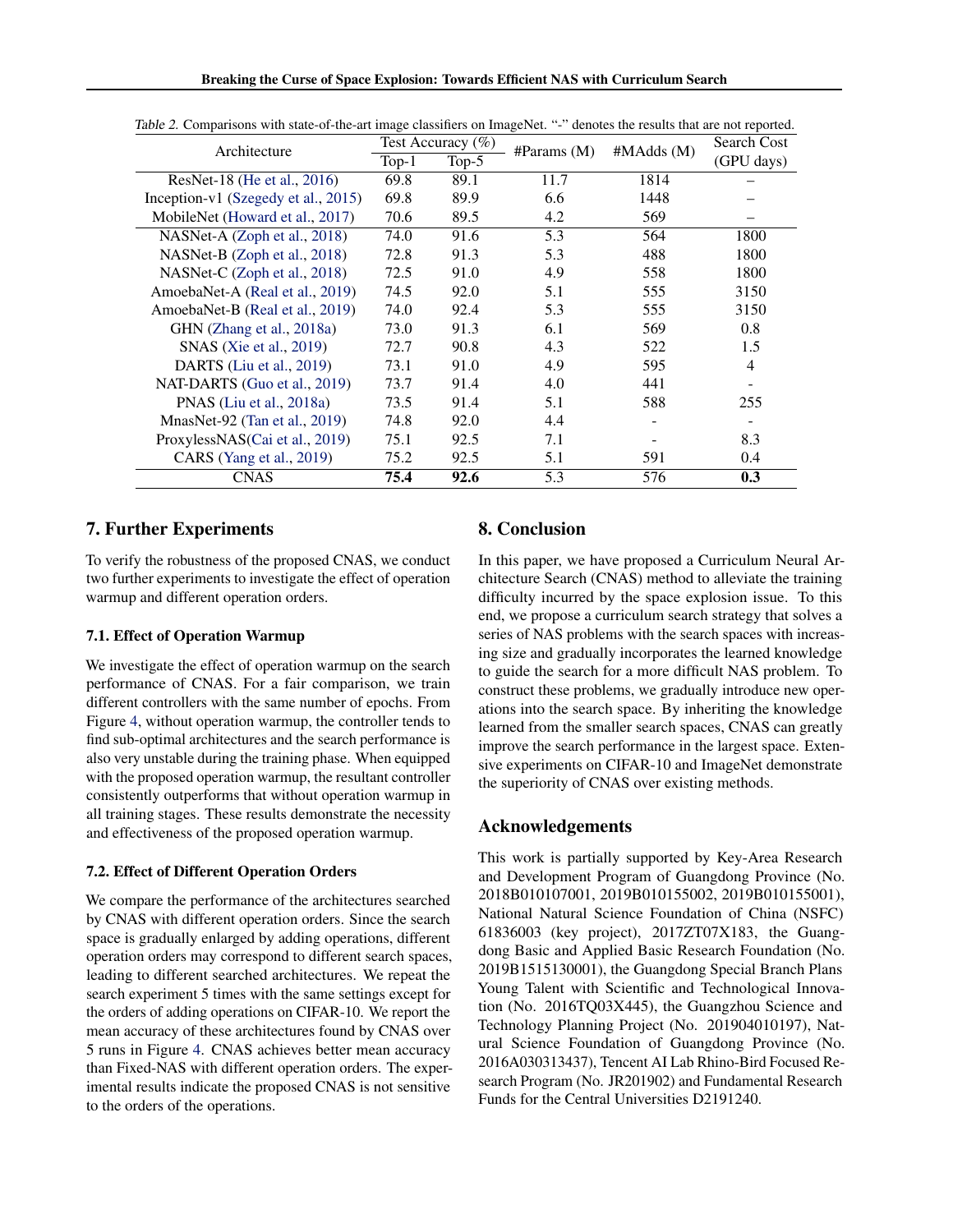# <span id="page-8-0"></span>References

- Bengio, Y., Louradour, J., Collobert, R., and Weston, J. Curriculum learning. In *International Conference on Machine Learning*, pp. 41–48, 2009.
- Bengio, Y., Courville, A., and Vincent, P. Representation learning: A review and new perspectives. *IEEE Transactions on Pattern Analysis and Machine Intelligence*, 35 (8):1798–1828, 2013.
- Cai, H., Zhu, L., and Han, S. Proxylessnas: Direct neural architecture search on target task and hardware. In *International Conference on Learning Representations*, 2019.
- Cao, J., Guo, Y., Wu, Q., Shen, C., Huang, J., and Tan, M. Adversarial learning with local coordinate coding. In *Proceedings of the 35th International Conference on Machine Learning*, pp. 707–715, 2018.
- Chen, L., Papandreou, G., Kokkinos, I., Murphy, K., and Yuille, A. L. Deeplab: Semantic image segmentation with deep convolutional nets, atrous convolution, and fully connected crfs. *IEEE Transactions on Pattern Analysis and Machine Intelligence*, 40(4):834–848, 2018.
- Chen, X., Zheng, Y., Zhao, P., Jiang, Z., Ma, W., and Huang, J. A generalized locally linear factorization machine with supervised variational encoding. *IEEE Transactions on Knowledge and Data Engineering*, 32(6):1036–1049, 2019.
- Cheng, A.-C., Lin, C. H., Juan, D.-C., Wei, W., and Sun, M. Instanas: Instance-aware neural architecture search. *arXiv preprint arXiv:1811.10201*, 2018.
- Chu, X., Zhang, B., Xu, R., and Li, J. Fairnas: Rethinking evaluation fairness of weight sharing neural architecture search. *arXiv preprint arXiv:1907.01845*, 2019.
- Deng, J., Dong, W., Socher, R., Li, L.-J., Li, K., and Fei-Fei, L. Imagenet: A large-scale hierarchical image database. In *Proceedings of the IEEE Conference on Computer Vision and Pattern Recognition*, pp. 248–255, 2009.
- DeVries, T. and Taylor, G. W. Improved regularization of convolutional neural networks with cutout. *arXiv preprint arXiv:1708.04552*, 2017.
- Gülçehre, Ç. and Bengio, Y. Knowledge matters: Importance of prior information for optimization. *The Journal of Machine Learning Research*, 17(1):226–257, 2016.
- Guo, Y., Zheng, Y., Tan, M., Chen, Q., Chen, J., Zhao, P., and Huang, J. Nat: Neural architecture transformer for accurate and compact architectures. In *Advances in Neural Information Processing Systems*, pp. 737–748, 2019.
- Guo, Y., Chen, J., Du, Q., Van Den Hengel, A., Shi, Q., and Tan, M. Multi-way backpropagation for training compact deep neural networks. *Neural networks*, 2020a.
- Guo, Y., Chen, J., Wang, J., Chen, Q., Cao, J., Deng, Z., Xu, Y., and Tan, M. Closed-loop matters: Dual regression networks for single image super-resolution. In *Proceedings of the IEEE/CVF Conference on Computer Vision and Pattern Recognition*, pp. 5407–5416, 2020b.
- Han, D., Kim, J., and Kim, J. Deep pyramidal residual networks. In *Proceedings of the IEEE Conference on Computer Vision and Pattern Recognition*, 2017.
- He, K., Zhang, X., Ren, S., and Sun, J. Deep residual learning for image recognition. In *Proceedings of the IEEE Conference on Computer Vision and Pattern Recognition*, pp. 770–778, 2016.
- Hosseini, B., Montagne, R., and Hammer, B. Deep-aligned convolutional neural network for skeleton-based action recognition and segmentation. *Data Science and Engineering*, pp. 126139, 2020.
- Howard, A. G., Zhu, M., Chen, B., Kalenichenko, D., Wang, W., Weyand, T., Andreetto, M., and Adam, H. Mobilenets: Efficient convolutional neural networks for mobile vision applications. *arXiv preprint arXiv:1704.04861*, 2017.
- Huang, G., Liu, Z., Van Der Maaten, L., and Weinberger, K. Q. Densely connected convolutional networks. In *Proceedings of the IEEE Conference on Computer Vision and Pattern Recognition*, pp. 2261–2269, 2017.
- Huang, Z., Wang, X., Huang, L., Huang, C., Wei, Y., and Liu, W. Ccnet: Criss-cross attention for semantic segmentation. In *Proceedings of the IEEE International Conference on Computer Vision*, pp. 603–612, 2019.
- Jiang, Z., Zheng, Y., Tan, H., Tang, B., and Zhou, H. Variational deep embedding: An unsupervised and generative approach to clustering. In *Proceedings of the 26th International Joint Conference on Artificial Intelligence*, IJCAI17, pp. 19651972, 2017.
- Khan, F., Mutlu, B., and Zhu, J. How do humans teach: On curriculum learning and teaching dimension. In *Advances in Neural Information Processing Systems*, pp. 1449–1457, 2011.
- Krizhevsky, A. and Hinton, G. Learning multiple layers of features from tiny images. Technical report, Citeseer, 2009.
- Krizhevsky, A., Sutskever, I., and Hinton, G. E. Imagenet classification with deep convolutional neural networks. In *Advances in Neural Information Processing Systems*, pp. 1097–1105, 2012.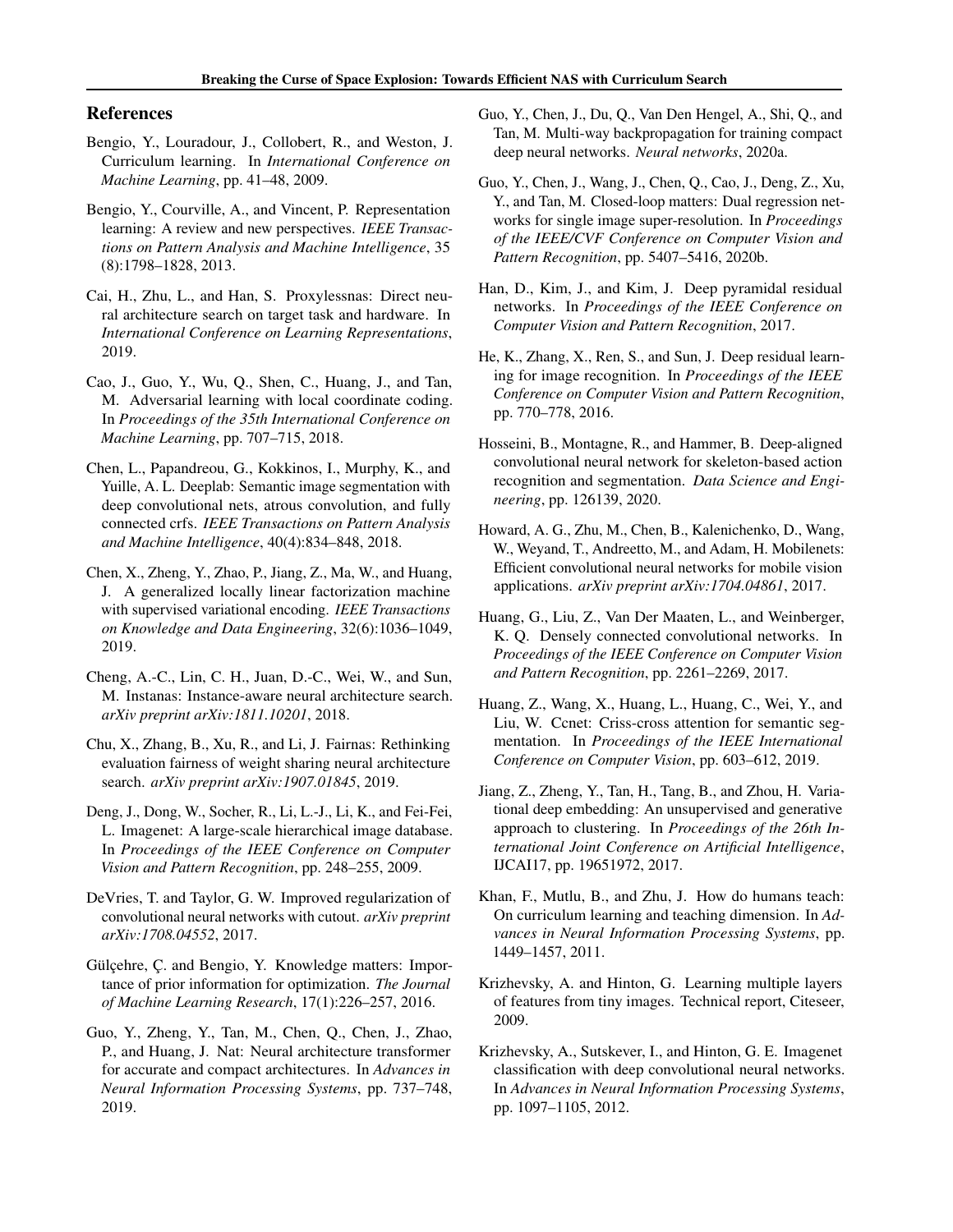- <span id="page-9-0"></span>Kumar, M. P., Packer, B., and Koller, D. Self-paced learning for latent variable models. In *Advances in Neural Information Processing Systems*, pp. 1189–1197, 2010.
- Lian, D., Zheng, Y., Xu, Y., Lu, Y., Lin, L., Zhao, P., Huang, J., and Gao, S. Towards fast adaptation of neural architectures with meta learning. In *International Conference on Learning Representations*, 2020.
- Liu, C., Zoph, B., Neumann, M., Shlens, J., Hua, W., Li, L.-J., Fei-Fei, L., Yuille, A., Huang, J., and Murphy, K. Progressive neural architecture search. In *Proceedings of the European Conference on Computer Vision*, 2018a.
- Liu, H., Simonyan, K., Vinyals, O., Fernando, C., and Kavukcuoglu, K. Hierarchical representations for efficient architecture search. In *International Conference on Learning Representations*, 2018b.
- Liu, H., Simonyan, K., and Yang, Y. DARTS: Differentiable Architecture Search. In *International Conference on Learning Representations*, 2019.
- Liu, J., Zhuang, B., Zhuang, Z., Guo, Y., Huang, J., Zhu, J., and Tan, M. Discrimination-aware network pruning for deep model compression. *arXiv preprint arXiv:2001.01050*, 2020.
- Luo, R., Tian, F., Qin, T., Chen, E., and Liu, T.-Y. Neural architecture optimization. In *Advances in Neural Information Processing Systems*, pp. 7827–7838, 2018.
- Matiisen, T., Oliver, A., Cohen, T., and Schulman, J. Teacher-student curriculum learning. *IEEE Transactions on Neural Networks and Learning Systems*, 2019.
- Pham, H., Guan, M. Y., Zoph, B., Le, Q. V., and Dean, J. Efficient neural architecture search via parameter sharing. In *International Conference on Machine Learning*, pp. 4092–4101, 2018.
- Real, E., Aggarwal, A., Huang, Y., and Le, Q. V. Regularized evolution for image classifier architecture search. In *AAAI Conference on Artificial Intelligence*, volume 33, pp. 4780–4789, 2019.
- Shelhamer, E., Long, J., and Darrell, T. Fully convolutional networks for semantic segmentation. *IEEE Transactions on Pattern Analysis and Machine Intelligence*, 2017.
- Szegedy, C., Liu, W., Jia, Y., Sermanet, P., Reed, S., Anguelov, D., Erhan, D., Vanhoucke, V., and Rabinovich, A. Going deeper with convolutions. In *Proceedings of the IEEE Conference on Computer Vision and Pattern Recognition*, pp. 1–9, 2015.
- Tan, M., Chen, B., Pang, R., Vasudevan, V., Sandler, M., Howard, A., and Le, Q. V. Mnasnet: Platform-aware

neural architecture search for mobile. In *Proceedings of the IEEE Conference on Computer Vision and Pattern Recognition*, pp. 2820–2828, 2019.

- Wang, Y., Gan, W., Yang, J., Wu, W., and Yan, J. Dynamic curriculum learning for imbalanced data classification. In *Proceedings of the IEEE International Conference on Computer Vision*, pp. 5017–5026, 2019.
- Xie, S., Zheng, H., Liu, C., and Lin, L. SNAS: stochastic neural architecture search. In *International Conference on Learning Representations*, 2019.
- Yang, Z., Wang, Y., Chen, X., Shi, B., Xu, C., Xu, C., Tian, Q., and Xu, C. Cars: Continuous evolution for efficient neural architecture search. *arXiv preprint arXiv:1909.04977*, 2019.
- Zeng, R., Huang, W., Tan, M., Rong, Y., Zhao, P., Huang, J., and Gan, C. Graph convolutional networks for temporal action localization. In *Proceedings of the IEEE International Conference on Computer Vision*, pp. 7094–7103, 2019.
- Zhang, C., Ren, M., and Urtasun, R. Graph hypernetworks for neural architecture search. In *International Conference on Learning Representations*, 2018a.
- Zhang, D., Han, J., Zhao, L., and Meng, D. Leveraging priorknowledge for weakly supervised object detection under a collaborative self-paced curriculum learning framework. *International Journal of Computer Vision*, 127(4):363– 380, 2019.
- Zhang, X., Huang, Z., and Wang, N. You only search once: Single shot neural architecture search via direct sparse optimization. *arXiv preprint arXiv:1811.01567*, 2018b.
- Zheng, Y., Zemel, R. S., Zhang, Y.-J., and Larochelle, H. A neural autoregressive approach to attention-based recognition. *International Journal of Computer Vision*, 2015.
- Zheng, Y., Tang, B., Ding, W., and Zhou, H. A neural autoregressive approach to collaborative filtering. In *Proceedings of the 33rd International Conference on International Conference on Machine Learning*, 2016a.
- Zheng, Y., Zhang, Y.-J., and Larochelle, H. A deep and autoregressive approach for topic modeling of multimodal data. *IEEE Transactions on Pattern Analysis and Machine Intelligence*, (6):1056–1069, 2016b.
- Zoph, B. and Le, Q. V. Neural architecture search with reinforcement learning. In *International Conference on Learning Representations*, 2017.
- Zoph, B., Vasudevan, V., Shlens, J., and Le, Q. V. Learning transferable architectures for scalable image recognition. In *Proceedings of the IEEE Conference on Computer Vision and Pattern Recognition*, pp. 8697–8710, 2018.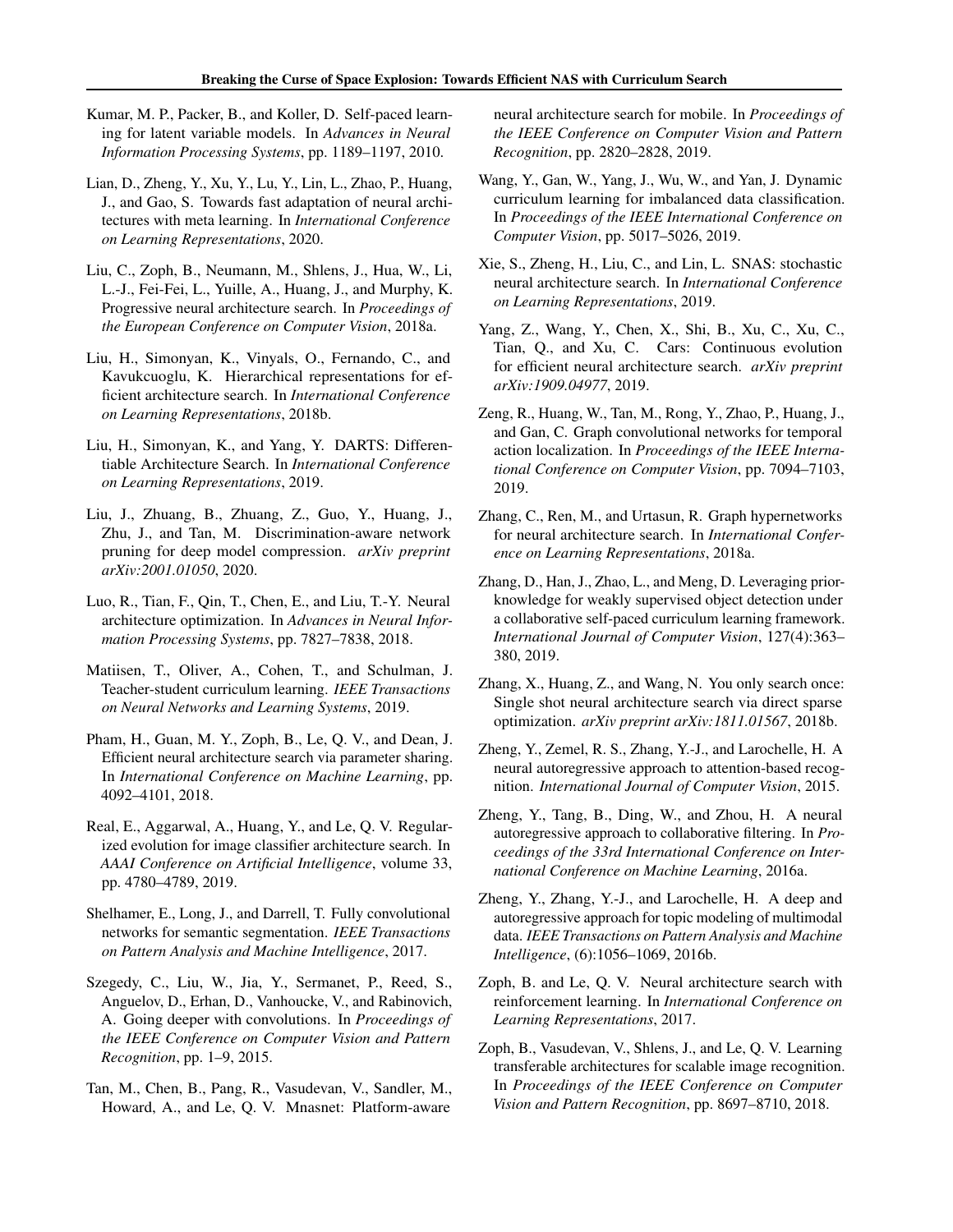# Supplementary Materials for "Breaking the Curse of Space Explosion:Towards Efficient NAS with Curriculum Search"

We organize our supplementary material as follows. First, we give more discussions on Eqn. (3) that calculates the size of search space in Section A. Second, we detail the training method of CNAS in Section B. Third, we provide more evaluation details for the inferred architectures in Section [C.](#page-11-0)

# A. More Discussions on Search Space Size

In this section, we focus on the cell-based architecture and analyze the effect of the number of nodes  $N$  and the number of candidate operations  $K$  on the size of search space.

In this paper, we focus on searching for the optimal cell-based architecture [\(Pham et al.,](#page-9-0) [2018;](#page-9-0) [Liu et al.,](#page-9-0) [2019\)](#page-9-0). A cell-based architecture can be represented by a directed acyclic graph (DAG), *i.e.*,  $\alpha = (\mathcal{V}, \mathcal{E})$ . V is the set of the nodes that represent the feature maps in the neural networks.  $\mathcal E$  is the set of the edges that represent some computational operations (*e.g.*, convolution or max pooling). For convenience, we denote the number of nodes and candidate operations by  $B$  and  $K$ , respectively. In the following, we will depict the design of cell-based architectures.

Following [\(Pham et al.,](#page-9-0) [2018;](#page-9-0) [Liu et al.,](#page-9-0) [2019\)](#page-9-0), a cell-based architecture consists of two input nodes,  $B - 3$  intermediate nodes, and one output node. The input nodes denote the outputs of the nearest two cells in front of the current one. The output node concatenates the outputs of all the intermediates to produce the final output of the cell. In the DAG, each intermediate node also takes two previous nodes in this cell as inputs. In this sense, there are  $2 \times (B-3)$  edges in the DAG and we will determine which operation should be applied out of K candidate operations. Based on the design of cell-based architecture, we will analyze the effect of both the number of nodes  $N$  and the number of candidate operations  $K$  on the size of search space.

First, we calculate the number of cell-based topological structures while ignoring the type of edges (*i*.*e*., operations). Since each intermediate node must take two previous nodes in the same cell as inputs, there are  $i - 1$  optional previous nodes for the *i*-th intermediate node  $(3 \le i \le B - 1)$ . In this case, the *i*-th node has  $(i - 1)^2$  choices for the two inputs. To sum up, the number of the cell-based topological structure, denoted by  $M$ , can be calculated by

$$
M = \prod_{i=3}^{B-1} (i-1)^2 = ((B-2)!)^2.
$$
 (A)

Then, we calculate the number of all the possible variants w.r.t a specific topological structure. For a specific topological structure, there exist many variants because the edges of each intermediate node have not determined which operation to choose. Since the cell has  $B - 3$  intermediate nodes and each intermediate node has two inputs from two previous nodes, there are  $2 \times (B - 3)$  edges that we should decide which operation should be chosen. Moreover, each edge has K operations to be chosen. Because the choices are independent, the number of all the possible variants w.r.t a specific topological structure, denoted by  $L$ , can be calculated by

$$
L = K^{2(B-3)}.\tag{B}
$$

In conclusion, given B nodes and K candidate operations, the size of the search space  $\Omega$  becomes:

$$
|\Omega| = M \times L = K^{2(B-3)}((B-2)!)^2.
$$
 (C)

From Eqn. (C), the search space can be extremely large when we have a large B or K. For example,  $|\Omega| \approx 5 \times 10^{12}$  in ENAS [\(Pham et al.,](#page-9-0) [2018\)](#page-9-0) when  $B = 8$  and  $K = 5$ ,  $|\Omega| \approx 2 \times 10^{11}$  in DARTS [\(Liu et al.,](#page-9-0) [2019\)](#page-9-0) when  $B = 7$  and  $K = 8$ . Since the size of the search space is extremely large, searching for the optimal architectures in such a large search space is a difficult problem.

# B. More Training Details of CNAS

Following the settings in [\(Liu et al.,](#page-9-0) [2019\)](#page-9-0), the convolutional cells have two types, namely the normal cell and the reduction cell. The normal cell keeps the spatial resolution of the feature maps. The reduction cell reduces the height and width of the